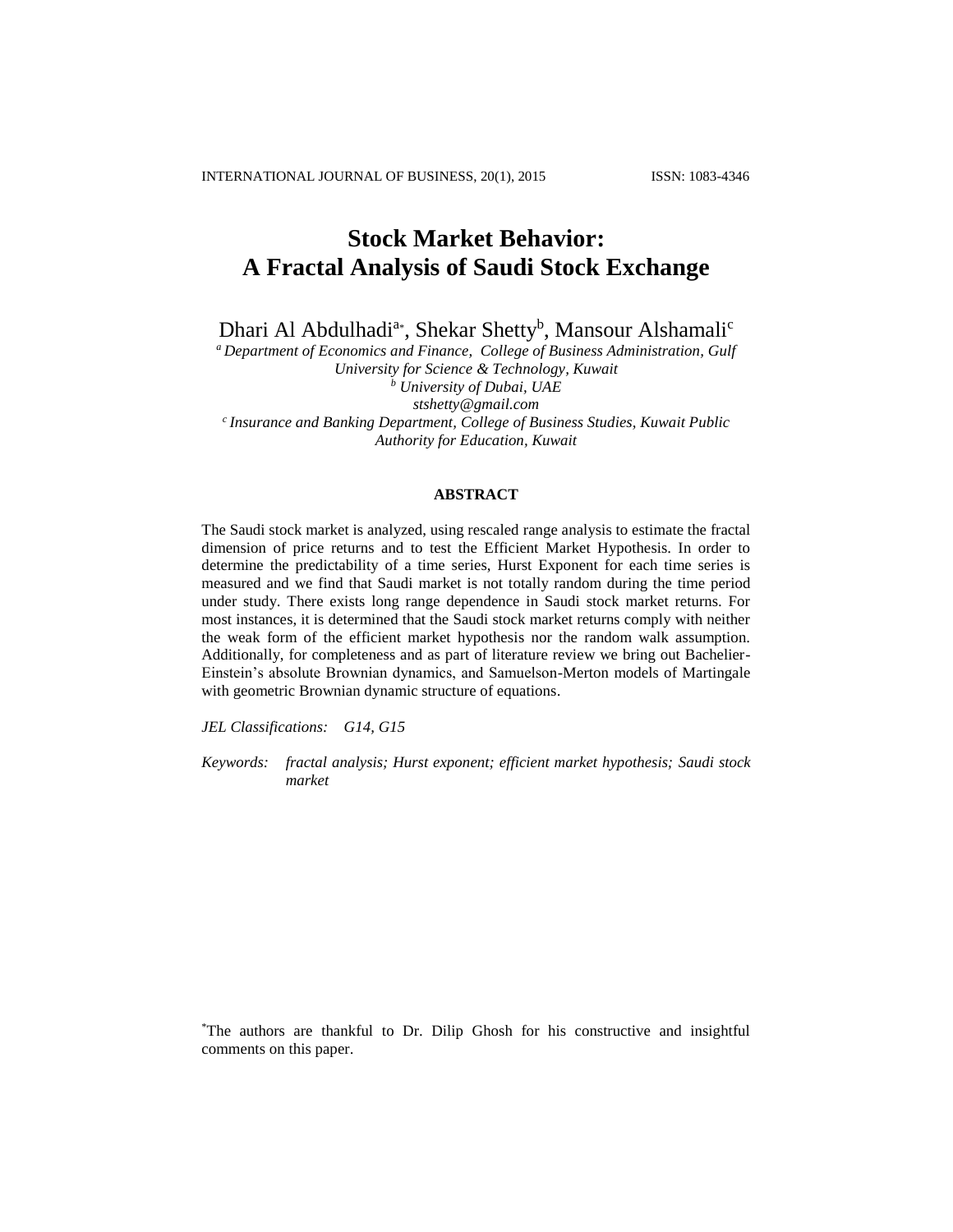## **I. INTRODUCTION**

This study attempts to investigate the efficiency of the Saudi stock market using fractal analysis. In this study, we estimate the fractal dimension of price returns and test the Efficient Market Hypothesis (EMH), employing rescaled range analysis in order to use fewer assumptions about the underlying system. This test is used instead of other tests of EMH, like the autocorrelation test, runs test, and simple volatility test, because it does not assume a normal distribution as well as allowing for different distributions such as fat tails, and power laws present in the time series, which may appear more pragmatic.

Applying standard asset pricing models is not appropriate due to the random walk assumption. This is evident because of the presence of stock market inefficiency and bias of security returns. The validity of the random walk assumption determines the accuracy of the asset pricing models. The Saudi stock market is typified by thinly traded stocks and high index weights for some companies. Of the few studies performed on stock market efficiency in Saudi Arabia, most are done to test the conventional weak-form of the EMH.

The paper is organized as follows: Section II presents review of related literature; Section III describes methodology and sources of data; Section IV provides results; and the final section gives conclusions of the study.

## **II. ANALYTICAL APPROACH AND HISTORICAL PERSPECTIVE**

The French mathematician, Louis Bachelier (1900), first studied market efficiency in his "Theory of Speculation," and his method was independently re-discovered by Albert Einstein five years later, and that made Paul Samuelson to call it Bachelier-Einstein approach to Brownian dynamics. Bachelier characterized stock market speculation as "fair game" (or Martingale property) of an unbiased random walk wherein no speculator could earn excess returns due to random price fluctuations. His study was popularized in late 1950 and was translated to English in 1964 by Paul Cootner. Cootner in his works (1960, 1960) amplified his take on the issue.

Let us sketch the Bachelier-Einstein derivation of the partial differential equation of probability diffusion of Fokker-Plank variety by going through partial difference equations. Considering  $n = log x$ , Bachelier's expression was as follows:

$$
P_{n,t} = \frac{1}{2} P_{n+1,t-1} + \frac{1}{2} P_{n-1,t-1}
$$

or

$$
P_{n.t+\Delta t}=\frac{1}{2}P_{n+\Delta n,1,t}+\frac{1}{2}P_{n\Delta n,t}
$$

$$
\frac{\Delta t}{\left(\Delta n\right)^2} \frac{P_{n,t+\Delta t}-P_{n,t}}{\Delta t} = \frac{1}{2} \frac{P_{n,t+\Delta t}}{\Delta t} + \frac{1}{2} \frac{P_{n,-\Delta n,t}=P_{n,t}}{\left(\Delta n\right)^2}
$$

If  $\Delta t \rightarrow 0$ , with  $\frac{\Delta t}{\Delta t} \rightarrow 2c^2$ ,  $(\Delta n)$  $\frac{\Delta t}{\Delta n)^2} \rightarrow 2c^2$ Δ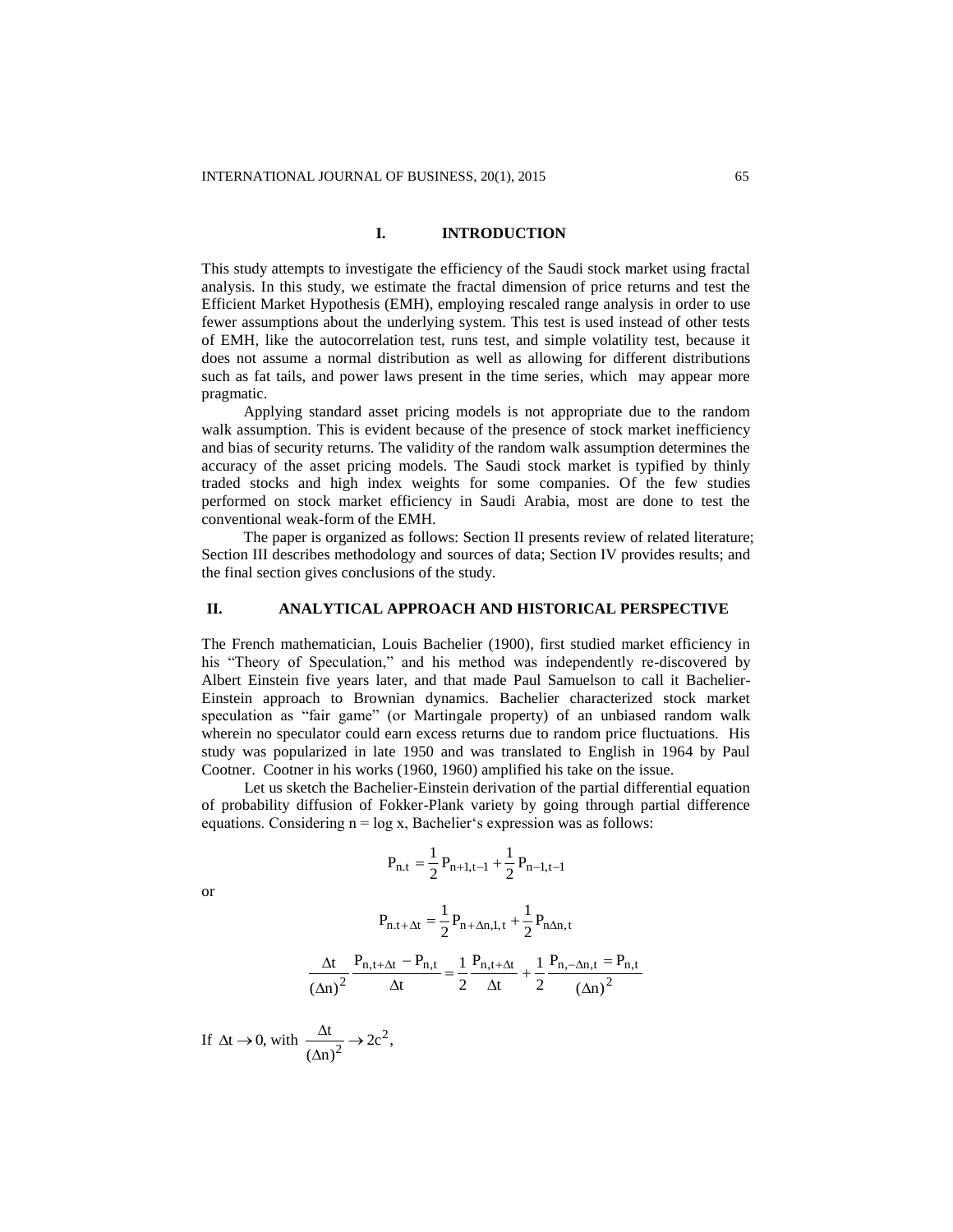Paul Samuelson (1965a) gets the Fourier parabolic equation from the above as follows:

$$
c^2 \frac{\partial P(n,t)}{\partial t} = \frac{\partial^2 P(n,t)}{\partial n^2}
$$

Samuelson (1965a, 1965b, 1969 with Robert Merton) - in three successive papers contributed further to the early ideas of market efficiency. Most importantly, he took the absolute Brownian motion that admits of negative price with high probabilities into geometric Brownian dynamics for meaningful economic model whereby Bachelier's structure:

$$
P(X, x; T) \equiv P(X - x; T)
$$

is changed into

$$
P(X, x; T) \equiv P(\frac{X}{x}; T), x > 0
$$

$$
P(X, 0; T) \equiv 1
$$

for all  $X > 0$ .

Many scholars, e.g., Sprenkle (1961), Osborne (1959), Boness (Cootner, 1964), and so on, have magnified and made meaningful advances even before Samuelson's works in print. In his doctoral dissertation, Fama (1965) proposed the tenets of the EMH as well as the definition for efficient markets: "A market where there are large numbers of rational, profit-maximizers, actively competing, with each trying to predict future market values of individual securities, and where important current information is almost freely available to all participants. In an efficient market, competition among the many intelligent participants leads to a situation where, at any point in time, actual prices of individual securities already reflect the effects of information based both on events that have already occurred and on events which, as of now, the market expects to take place in the future. In other words, in an efficient market at any point in time the actual price of a security will be a good estimate of its intrinsic value."

A more restrictive random walk model requires independence involving higher conditional moments like the variance, skewness, and kurtosis of the probability distribution of price changes. Unlike the random walk model in which they are largely alike, the efficient market hypothesis requires only the independence of the conditional expectation of price changes from the available information.

Three forms of market efficiency were outlined by Roberts (1967). Weak form efficient markets cannot consistently earn excess returns using past prices and returns. Semi-strong efficient markets cannot consistently earn excess returns using public information. Finally, a market which is 'strongly efficient' cannot consistently earn excess returns using private information or, for that matter, any information.

The joint hypothesis problem (Fama, 1965) has shown that, barring a rejection of the model of market equilibrium, or the price setting mechanism in which it states that when a model yields a return significantly differ from the actual return, market efficiency could not be rejected. One could never confirm the existence of an imperfection in the model or conclude the market is inefficient. The model can only be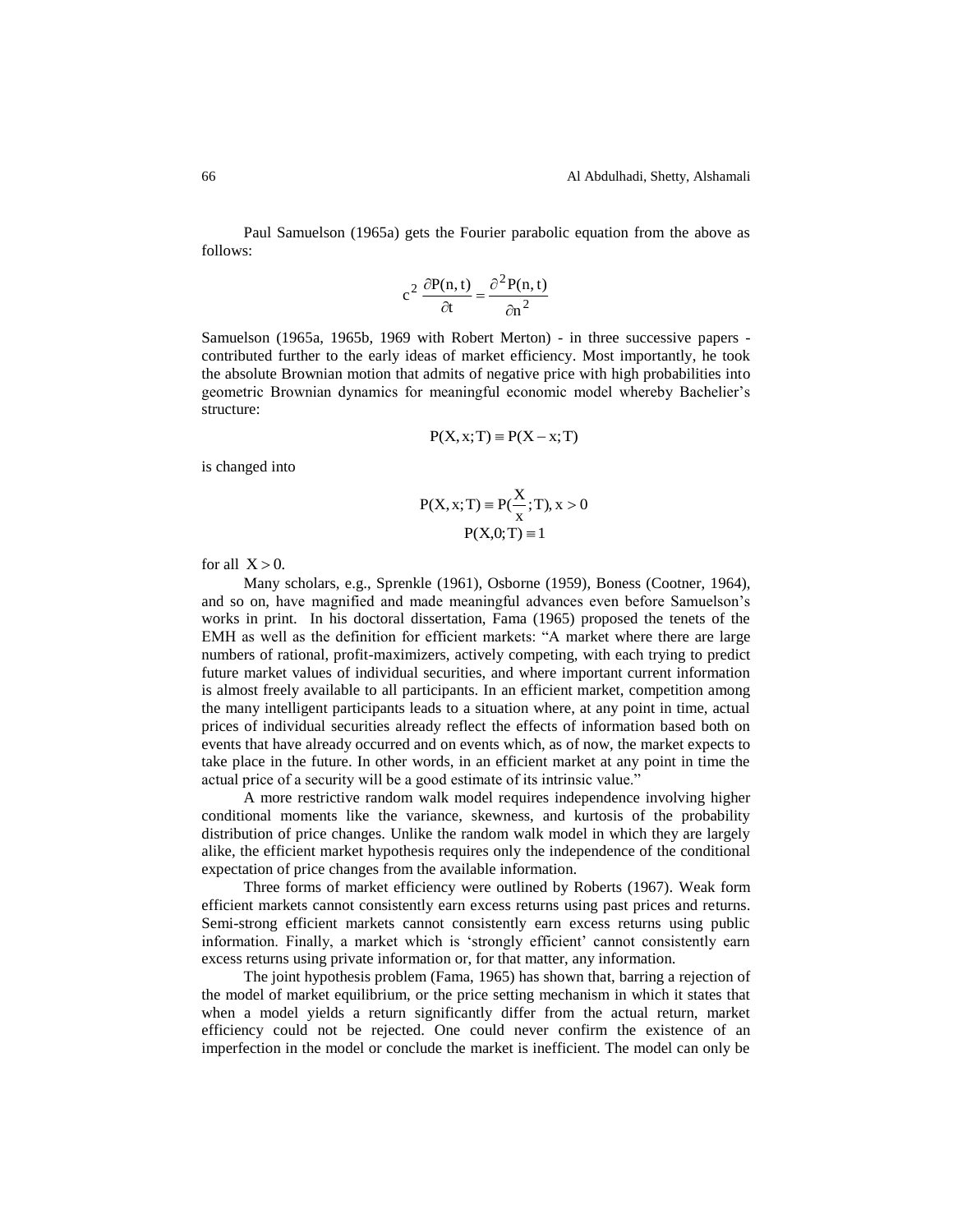changed through the addition of factors to account for the return, or alpha. The alpha is not a result of a flaw in the model or of market inefficiency.

A measure of the independence of changes in prices or returns, which is the conventional approach using only historical asset prices, is necessary in order to statistically test the efficient market hypothesis. Finding the presence of significant independence is evidence of weak sense market efficiency which is widely tested. Kendall (1953) examined 22 stock and commodity prices in the UK and found them to be efficient. Using daily price data from 1957 to 1962, Fama (1965) tested 30 Dow Jones Industrial Average stocks utilizing serial correlation and concluded that the Dow was efficient. Emerging markets also exhibited weak-form efficiency. In Singapore (Hong, 1978), Malaysia (Barnes, 1986), and Greece (Panas, 1990). Granger and Morgenstern (1963) used the spectral analysis technique to examine the New York Stock Exchange finding no significant serial correlation.

Although early empirical studies tended to favor the EMH, more current studies indicate a tendency for a lack of resilience of the EMH in stock returns, even in its weak-form. This may be an indication of some degree of asset price predictability. Lo and MacKinlay (1988) proposed using a variance ratio test which is based on comparing variance estimators derived from data sampled at different frequencies. Interestingly, when they used this test for weekly returns in the US stock market from 1962 to 1985, they strongly rejected the random walk hypothesis. When Poterba and Summers (1988) examined mean reversion in US stock prices using the variance ratio test on monthly data they found positive serial correlation in stock returns for periods of less than one year, and negative serial correlation in longer horizon returns. Fama and French (1988) found similar autocorrelation patterns.

In emerging markets Wong and Kwong (1984) used the runs test to examine the weak form efficiency in the Hong Kong stock market and concluded that it is inefficient. Urrutia (1995), argued for the rejection of the random walk hypothesis when using the variance ratio test to study market efficiency in four major Latin American stock markets (Argentina, Brazil, Chile, and Mexico).

Of the few studies involving Saudi Arabian stock market efficiency, most investigated the conventional weak-form of the EMH. Emerging markets are more likely to be inefficient due to their small size, thin trading, and lack of regulation. The empirical findings of Saudi and Kuwaiti stock market efficiency also indicate a tendency toward market inefficiency, although there are a few weak-form efficient markets. Gandhi et al. (1980), studied efficiency in the Kuwaiti Stock Exchange (KSE) for the period of 1975 to 1978. They tested KSE for market efficiency, using autocorrelation coefficients test, runs test, and simple volatility tests, and they found that stock prices are highly serially correlated and volatile, thus concluding that KSE is inefficient. Butler and Malaikah (1992) examined efficiency of Saudi and Kuwaiti stock markets from 1985 to 1989 on individual stock returns, using serial correlation and runs tests with similar results. These results indicated significant serial correlation in both markets, which can be considered clear evidence of market inefficiency. Other studies have also found market inefficiency in the stock markets of Saudi Arabia (Nourredine, 1998) and Kuwait (Al-Loughani, 1995). Moreover, a more recent research of Elango and Hussein (2008) has shown by virtue of runs test that the stock markets of Kuwait, Saudi Arabia, UAE, Oman, Qatar, and Bahrain (GCC Countries) the weak-form efficiency could be rejected for all GCC markets from 2001 to 2006.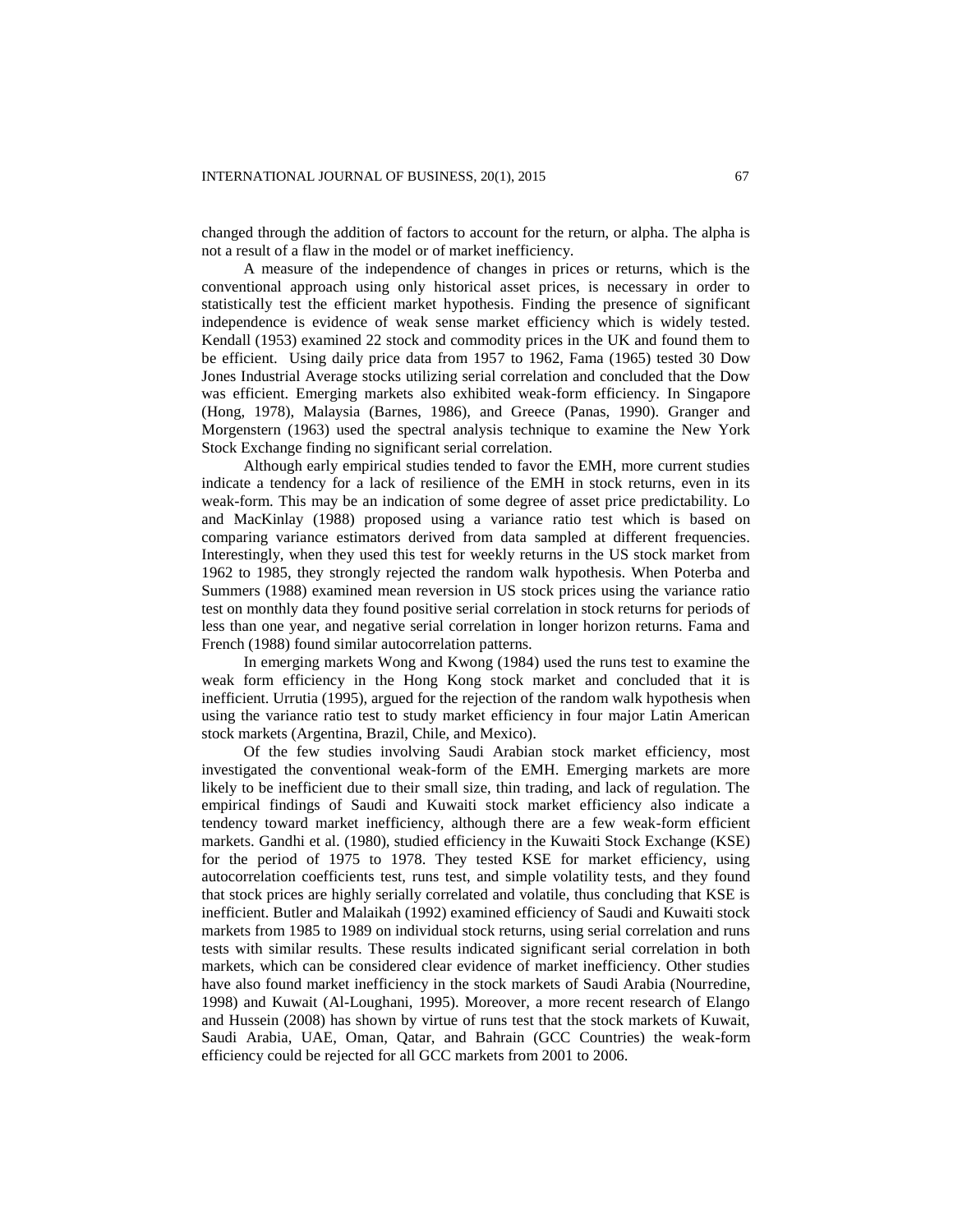A few other studies, however, did indicate weak-form efficiency in some gulf stock markets. One such study was by Dahel and Labbas (1999), who examined the random behavior of stock markets of Saudi Arabia, Kuwait, Bahrain, and Oman. They were unable to reject the random walk hypothesis when they used unit root, autocorrelation, and variance ratio tests. That suggests that these markets were distinguished by weak-form efficiency. Abraham et al. (2002) used the runs test and variance ratio test to examine efficiency in the GCC stock markets of Saudi Arabia, Kuwait, and Bahrain. They found indications of weak-form market efficiency in Saudi Arabia and Bahrain, but not in Kuwait. Inconsistent outcomes have occurred in many cases of developed and emerging markets.

#### **III. METHODOLOGY AND DATA**

Since random walk (martingale) is not applicable in this case, we employ the Hurst Exponent (Hurst, 1951) to test the EMH because it affords a measure for both longterm memory and fractality of a time series, has fewer assumptions about the underlying system, and does not assume a normal distribution. Hurst's allowance of different distributions, fat tails, and power laws present in the time series is advantageous in that it more closely resembles reality and permits a measure of the long-memory in the time series. Hurst exponent (H) measures the impact of information on the series. A value of  $H = .50$  implies a random walk, confirming the EMH, i.e., yesterday's events do not impact today's and today's events do not impact tomorrow's. This means the events are not correlated which indicates that old news has already been absorbed and discounted by the market. An H exceeding 0.50, however, suggests today's events do impact tomorrow's. Thus, information received today continues to be discounted by the market after it has been received. This is not a simple serial correlation, where the impact of information simply decays, but a longer memory function where information can impact the future for longer timespan. It is important to bear in mind, while utilizing this view of time-series analysis, that fractal distributions are additive; that is, increments of time have individual transactions embedded in them. Additional observations are not needed, but longer time series are.

A Fractal dimension is a number that quantifies how an object fills its space. In Euclidean geometry, objects are solid and have integer dimensions. Fractals are rough and discontinuous like coastlines and do not have an integer as a dimension. The Hurst is directly related to the fractal dimension of a time series, which is the measure of the roughness of the process. The fractal dimension is equal to  $D = 2 - H$ , where H represents the Hurst exponent. The Hurst is an estimate, not a definitive measure. We used a rescaled range (R/S) analysis in this study to estimate it. To determine if the value of the Hurst was robust, a Monte Carlo simulations of random numbers was done. Then the Hurst was computed for the random series. To further check robustness, the data series was tested using a scrambled Hurst. The time series was scrambled after which the Hurst was calculated. If there was an underlying structure in the data series it should have been destroyed with the scrambled Hurst and a value close to the Hurst of a random series should have emerged.

The values of the Hurst Exponent range between 0 and 1 and the values of the fractal dimension range from 1 to 2. A Fractal Dimension of 1.5, or a Hurst of 0.5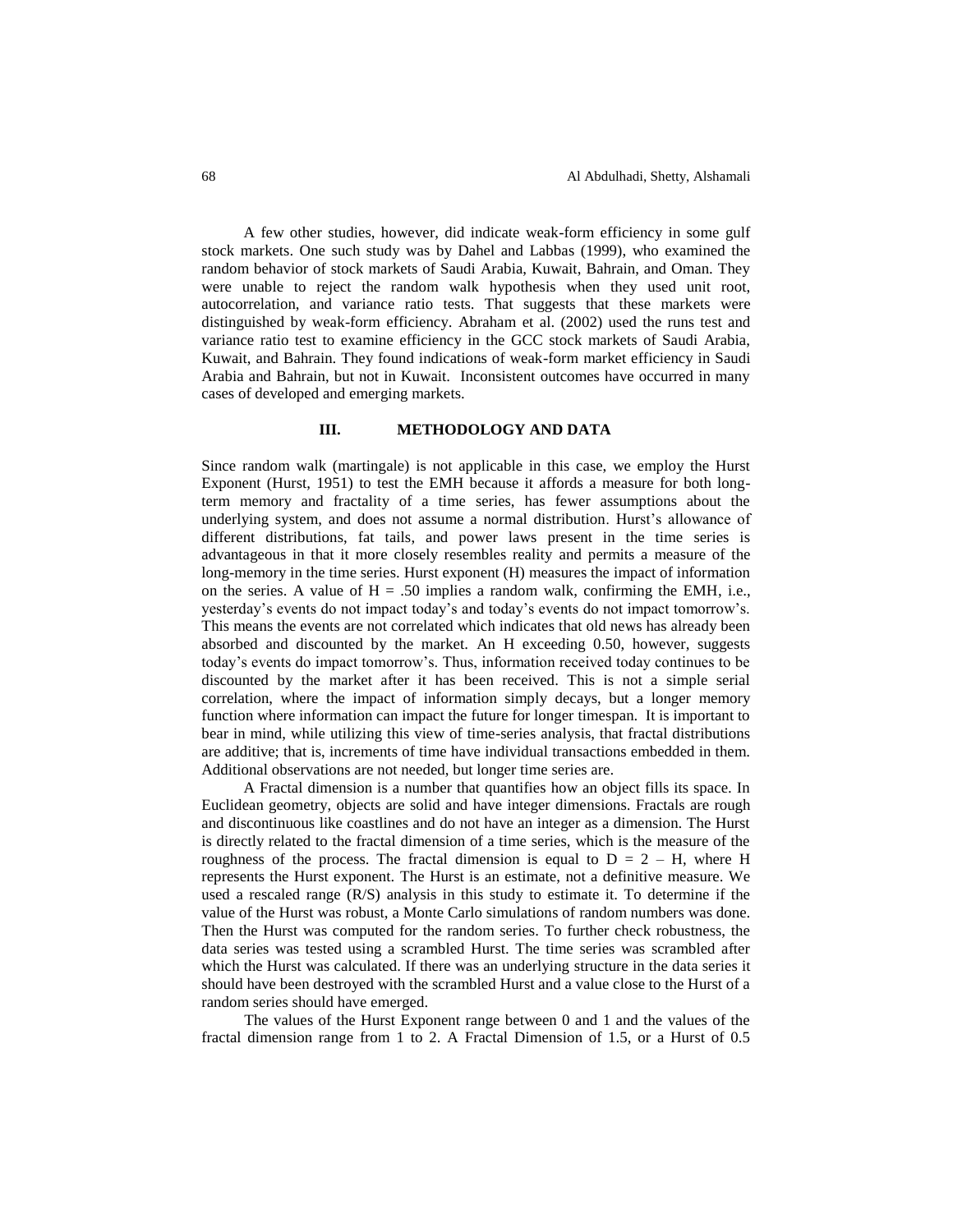indicates a random walk, where there is no long memory process among the data. This type of series is hard to predict.

A Fractal Dimension of greater than 1.5, or a Hurst exponent between 0 and 0.5 indicates an anti-persistent behavior in which an increasing trend will be followed by a decreasing one, which is referred to as mean reverting. A Fractal dimension of less than 1.5 or a Hurst exponent between 0.5 and 1 indicates persistent and trending behavior. The Hurst is different from volatility, in which a stock can have a relatively low volatility while having an H close to 0.5. Matured markets usually have a Fractal Dimension closer to 1.5 and a Hurst closer to 0.5 than emerging markets.

Thiele (2007) tested China's stock market prior to and subsequent to reforms applying fractal dimension. The rescaled (R/S) analysis showed that the markets had a biased random walk reporting a fractal dimension of less than 1.5. This will be one of our base methodologies to test efficiency.

Qian and Rasheed (2004) used the Hurst exponent to establish the predictability of the time-series as well as to estimate the embedding dimension and separation. These are concepts from chaos theory which use auto mutual information and false nearest neighbor methods. They then utilized neural networks to predict the returns on the Dow-Jones index in which they found periods with large Hurst exponents could be predicted more accurately than those with values close to a random series. The results indicated that stock markets can have periods of strong trend structure and others that are random. The periods of strong trend structure can be learned by the neural network. The authors found more accurate results from the use of the Hurst exponent before trying to build a model, and that it saved effort and time. This model will be utilized in this study.

In another investigation, Qian and Rasheed (2007), used multiple classifiers including artificial neural networks, k-nearest neighbor and the decision tree method to predict stock market prices. Utilizing an ensemble approach to improve prediction performance, they grouped the different forecasting methods in various ways to produce a 60% accurate prediction rate. The researchers expected ensembles of multiple classifiers to become popular in the field of financial prediction in the near future.

Studies of GCC stock markets are scarce. One barrier is the fact that these markets are populated by thinly traded stocks and high index weights for some companies. To deal with this issue, data for ordinary shares in the Saudi Stock Exchange will be examined during a period of five years for the largest three constituents of MSCI (Morgan Stanley Capital International) Domestic index. The index is adjusted for free float as well as for minimum float, liquidity and size guidelines. Free float adjusted means the government holds shares which are not traded and are accounted for in the index by taking them out of the weight. We will use the largest weighted three stocks in the index since they will represent the majority of the index.

Reuter's historical database was utilized as the source of data because it was the first company in the region to be supplied with historical financial information. To lessen the likelihood of data-snooping bias, data were adapted for dividends and splits. We used the raw data of financial time series of the Close and limited the examination period to five years, the accepted interval of the three stocks for comparison. The frequency of the data was set to daily data.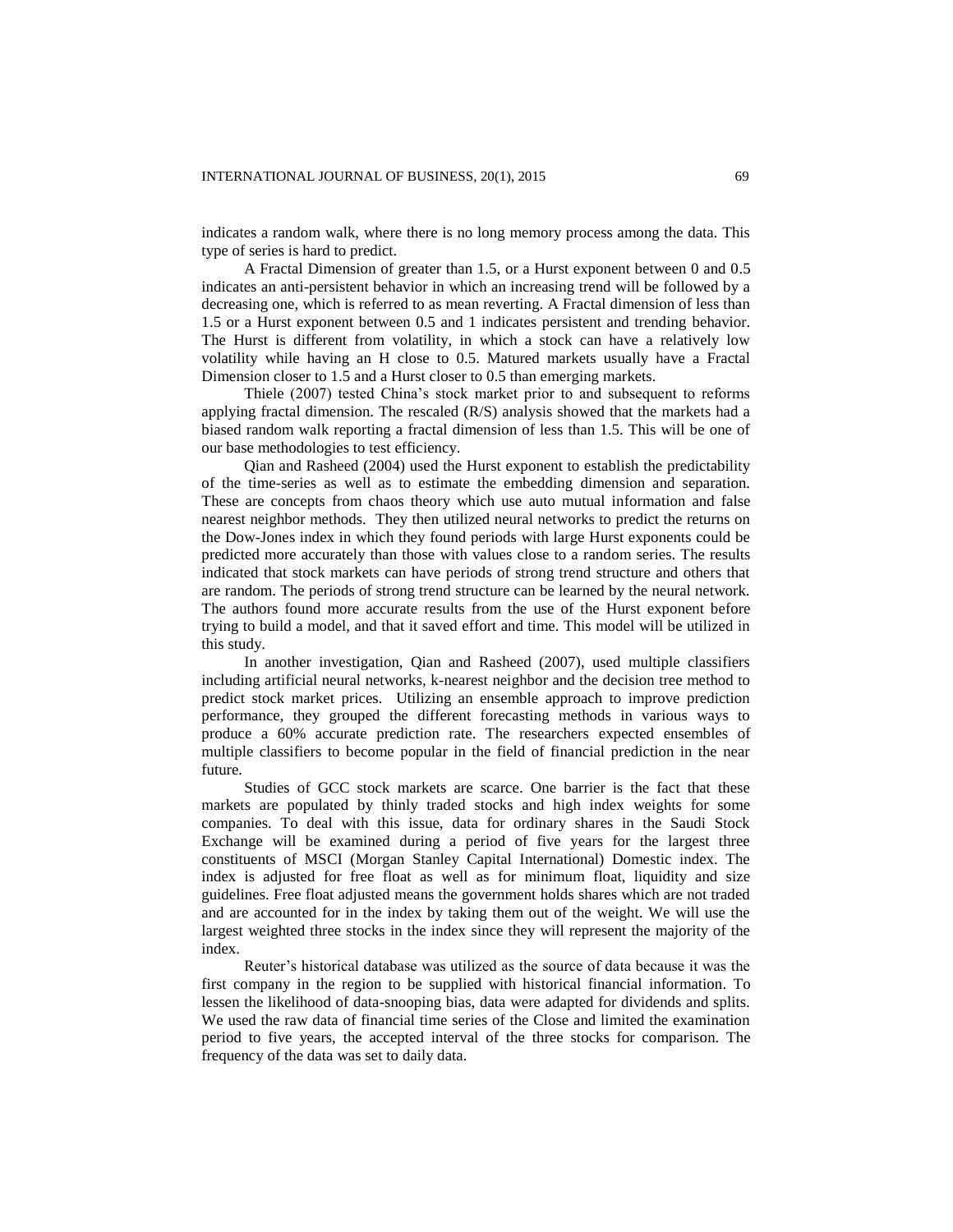Saudi Arabia is the biggest economy in the region with a stock market capitalization of over half a trillion dollars. Tadawul is the only stock exchange in the country and it lists 167 publicly traded companies. The Tadawul All Share Index consists of all the listed companies in Saudi Arabia.

The MSCI indices are the benchmark of established investors in the region because they use them to measure their tracking error and deem them an ideal substitution for the Saudi Arabian market. To attend to the issue of survivorship bias (the propensity for failed companies to be omitted from performance studies) the three most highly weighted companies rather than the index were chosen.

The MSCI Saudi Arabia Domestic Index was created in 2006 and it measures the performance of the large and mid-cap stocks of the Saudi Arabia market. This index covers approximately 85% of the free float-adjusted market capitalization in Saudi Arabia. The three constituents of the MSCI Saudi Arabia Domestic Index are Saudi Basic Industries Corp. (2010.SA), AlRajhi Bank (2230.SA), and Etihad Etisalat Co. (7020.SA). These companies account for 21.87%, 15.96%, and 6.17% of the weighting of the MSCI Saudi Arabian Domestic Index at the time of the research (Sept 2010). All the stocks are of high liquidity in their markets in which they were traded on more than 90% of the trading days in the market. Below is a brief overview of these three companies.

# **IV. RESULTS**

### **A. Saudi Basic Industries Corp. (2010.SA)**

Saudi Arabian Basic Industries Corporation (SABIC) is one of the world's leading petrochemical companies. It is the largest public company in the region. The Saudi Government owns 70% of its shares. SABIC is the third largest [polyethylene](http://en.wikipedia.org/wiki/Polyethylene) manufacturer, the fourth largest [polyolefins](http://en.wikipedia.org/wiki/Polyolefins) manufacturer and the fourth largest [polypropylene](http://en.wikipedia.org/wiki/Polypropylene) manufacturer. SABIC is also the world's largest producer of monoethylene glycol, MTBE, granular urea, polyphenylene, and polyether imide.

SABIC operates in five business sectors; Basic Chemicals (ethylene, methanol, propylene, styrene, etc.), Intermediates (industrial gases, ethylene glycol, ethylene dichloride, caustic soda, etc.), Polymers (polypropylene, polyvinyl chloride, polyesters, polystyrene, etc.), Fertilizers (ammonia, urea, phosphates, sulfuric acid), and Metals (long and flat steel products). Jubail Industrial City is where most of the operations are located. Not to mention its overseas operations in which it has 16 affiliated companies which started as joint ventures with Dow Chemical, Exxon, Mitsubishi, and other major companies worldwide. SABIC is one of the lowest-cost producers, with the help of subsidized petroleum from Saudi Arabia. The company has grown into diversified international operations with more than 9 billion in revenues. SABIC today is the largest listed company in the Middle East.

## **1. Hurst Exponent**

The first calculation performed was the Hurst Exponent for the Saudi Basic Industries return from 09/21/2005 to 09/21/2010. The Hurst Exponent for SABIC was determined for five years<sup>1</sup>. For the regression we utilized  $t=2^2$ ,  $2^5$ ,...,  $2^{10}$ . Figure1 illustrates the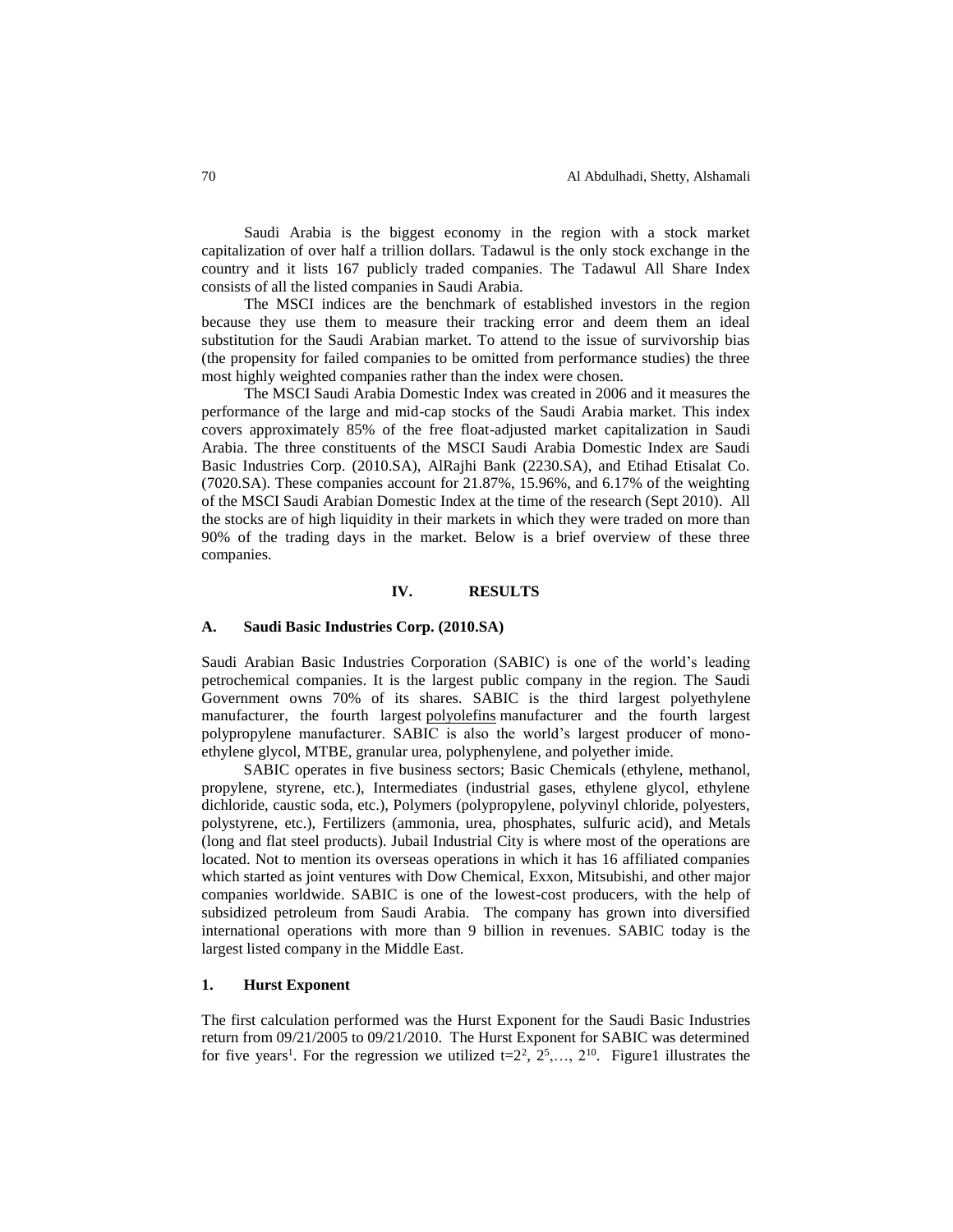R/S Analysis for the SABIC daily returns from 09/21/2005 to 09/21/2010. As shown in Table 1, the fractal dimension for SABIC was 1.41693, and the average Hurst was 0.58307. These results suggest "persistent behavior", or that the time series is trending. Typically, the larger the H value is, the stronger the trend. Which signifies that today's events are impacting tomorrow's. Thus, we have a lengthier memory function in which information can affect the future for very long periods of time.



**Table 1** Fractal dimension for SABIC

| Fractal<br>Dimension |  |
|----------------------|--|
| Average Hurst        |  |

# **2. Monte Carlo Simulation**

Using the Monte Carlo Simulation to test the Hurst exponent of a random series to which it could be compared, we then produced  $10,000$  Gaussian random series, each with a period of 1246 values, the equivalent of five years of trading. The Hurst Exponent was computed for each series, averaged, and repeated ten times. The mean Hurst was 0.5474 (expected Hurst exponent is close to 0.5) which indicates both a random series and unpredictability in that time series. This implied that the SABIC time series was not random.

## **3. Scrambled Hurst Test**

In order to determine if the SABIC time series had a definite structure for that period, we recalculated the Hurst Exponent after scrambling the series. This scrambled series, a random sequence, would maintain the distribution as the original series. The scrambling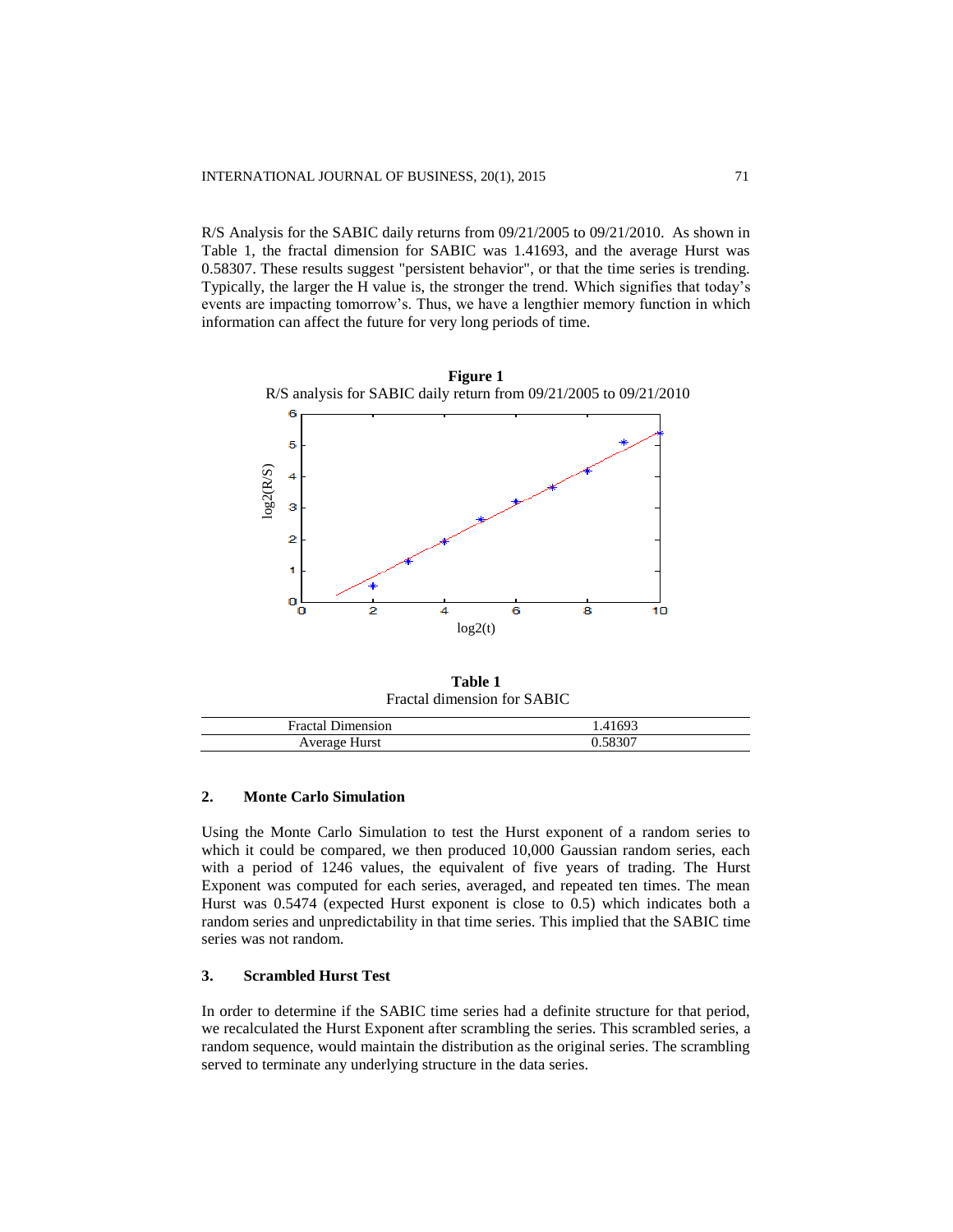| <b>Scrambled Hurst</b>    | 0.56290  |
|---------------------------|----------|
| <b>Standard Deviation</b> | 0.040807 |

**Table 2** Scrambled Hurst for SABIC

Table 2 shows that the Hurst Exponent, after the scrambling, is similar to the generated random series, or 0.5474. We deduced there must be an underlying structure in the SABIC stock market data for that particular period.

# **B. Al Rajhi Bank (1120.SA)**

Al Rajhi Bank is the world's largest Islamic Bank and was founded in 1957. This bank is one of the largest banking corporations in Saudi Arabia with total assets of SR 172 (\$45,867) billions. It has international presence in countries such as Kuwait, Malaysia, and Jordan. This bank focuses on Sharia compliant banking and money products as did Kuwait Finance House.

#### **1. Hurst Exponent**

The summary data for the Hurst Exponent for the Al Rajhi return from 09/21/2005 to 09/21/2010 are enumerated in Table 3.

| Fractal dimension for Al Rajhi Bank |  |  |
|-------------------------------------|--|--|
| 1.38596                             |  |  |
| 0.61404                             |  |  |
|                                     |  |  |

**Table 3** Fractal dimension for Al Rajhi Bank

To calculate the Hurst Exponent for Al Rajhi for five years we calculated the regression using  $t=2^2, 2^5, \ldots, 2^{10}$ . Figure 2 presents the R/S Analysis for Al Rajhi daily returns from 09/21/2005 to 09/21/2010. Since the fractal dimension was 1.38596, and the average Hurst was 0.61404, persistent behavior is exhibited. In other words, information received today continues to be discounted by the market after it has been obtained.

The Monte Carlo Simulation used before was for comparison purposes, to scrutinize the Hurst exponent of a random series. Again, we generated 10,000 Gaussian random series, each with a period of 1246 values, the equivalent of five years of trading. The Hurst Exponent for each series was determined and averaged then repeated 10 times. The mean Hurst was 0.5474. This indicates the series is random thus implies unpredictability in that time series. This led us to the conclusion that the Al Rajhi time series was not random.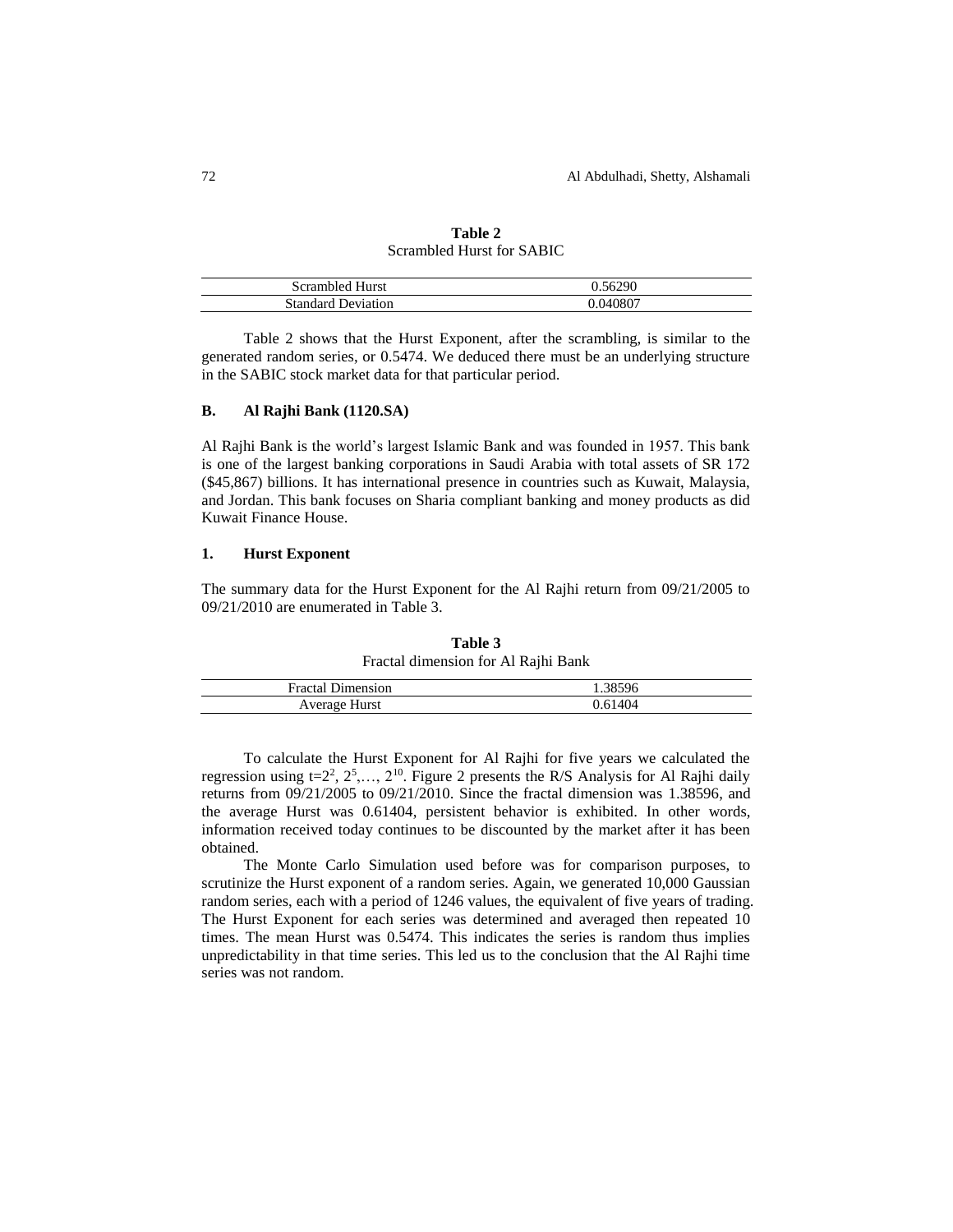

# **2. Scrambled Hurst Test**

To continue our investigation of whether the Al Rajhi time series has a genuine structure in that period, we scrambled the series, and then recalculated the Hurst Exponent. Although the scrambled series preserved the distribution as the original series, the sequence was still random. Any original structure in the data series would have been destroyed through scrambling.

**Table 4** Scrambled Hurst for Al Rajhi

| <b>Scrambled Hurst</b>    | 56354  |
|---------------------------|--------|
| <b>Standard Deviation</b> | 0 0414 |
|                           |        |

Table 4 above shows the Hurst Exponent, after the scrambling, closely resembled the generated random series, which was 0.56354. Thus it can be concluded that there necessarily exists an underlying structure in the Al Rajhi stock market data for the specific period studied.

## **C. Etihad Etisalat (7020.SA)**

Etihad Etisalat or Mobily (Brand name) is the second Telecommunications company in Saudi Arabia. The company broke the nation's monopoly in telecommunications. It was established in 2004 by a consortium led by Etisalat, the UAE based telecom conglomerate. Mobily was the first Saudi Company to offer 3G services in the Kingdom. In December 2004, Mobily was listed in the Tadawul Stock Exchange. Today Mobily has more than 40% of the market share in Saudi Arabia.

## **1. Hurst Exponent**

The summary statistics for the Hurst Exponent of the Etihad Etislat return from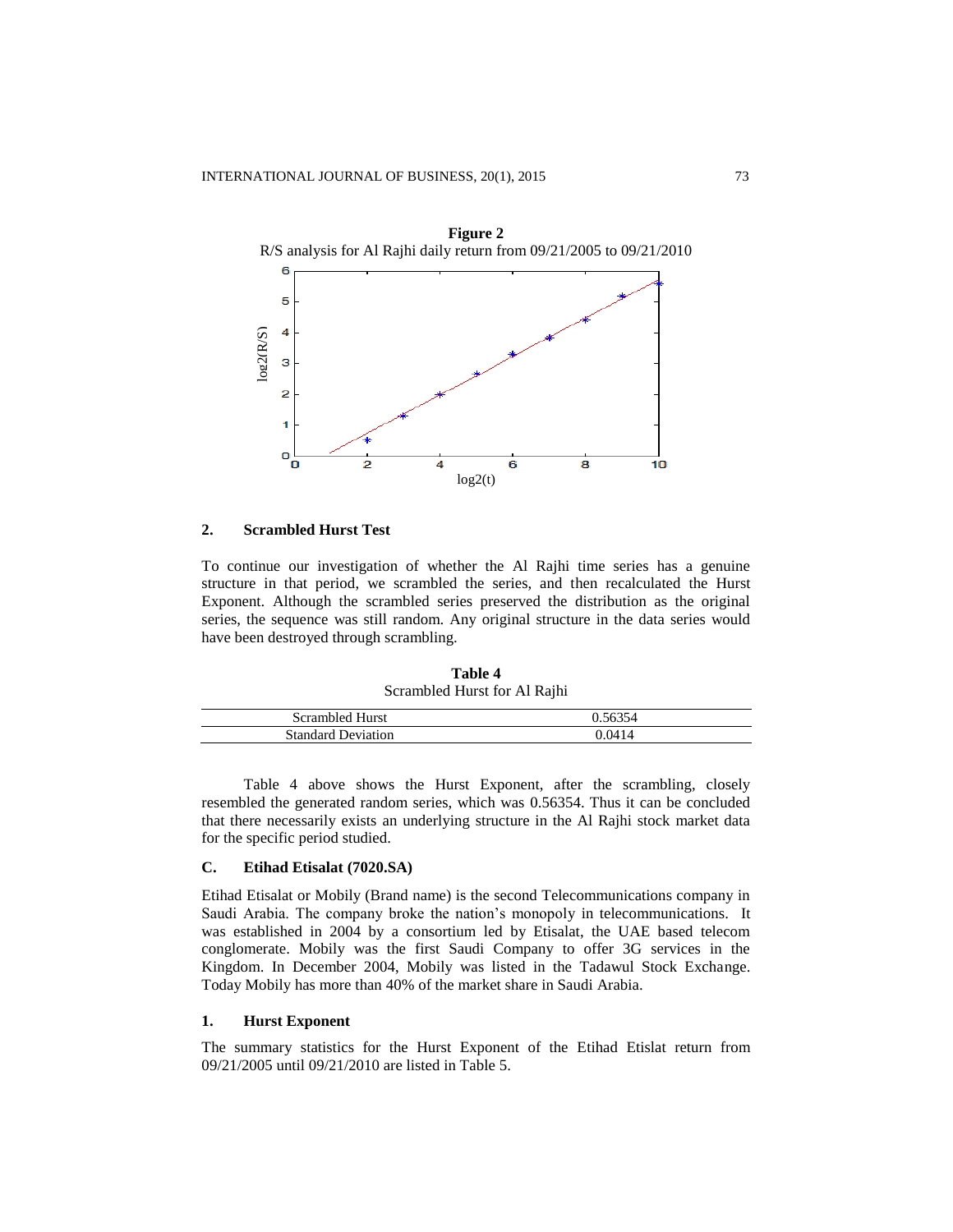| <b>Fractal Dimension</b> | 1.45411 |
|--------------------------|---------|
| Average Hurst            | 0.54589 |

**Table 5** Fractal dimension for Etihad Etisalat

Figure 3 shows the R/S analysis for the Etihad Etislat daily returns from 09/21/2005 to 09/21/2010, a five-year period. The fact that the fractal dimension was 1.45411, and the average Hurst was 0.54589 imply a random walk time series. A random walk is characterized by a lack of correlation between the present returns and the future returns thus making time series of this type difficult to predict. The mean Monte Carlo Simulation Hurst was 0.5474 indicating the time series is random and unpredictable. Thus, the Etihad Etislat time series was indeed random.



**Figure 3** R/S analysis for Etihad Etisalat daily return from 09/21/2005 to 09/21/2010

**Table 6** Summary of all stocks

| Average Hurst | <b>Fractal Dimension</b> |
|---------------|--------------------------|
| 0.58307       | 1.41693                  |
| 0.61404       | 1.38596                  |
| 0.54589       | 1.45411                  |
|               |                          |

For SABIC and Al Rajhi stocks, the Hurst exponent results do not support the EMH, while those of the Etihad Etislat stock do. Table 6 above shows Etihad Etislat with the lowest Hurst exponent of 0.5458 which implies non-predictability for that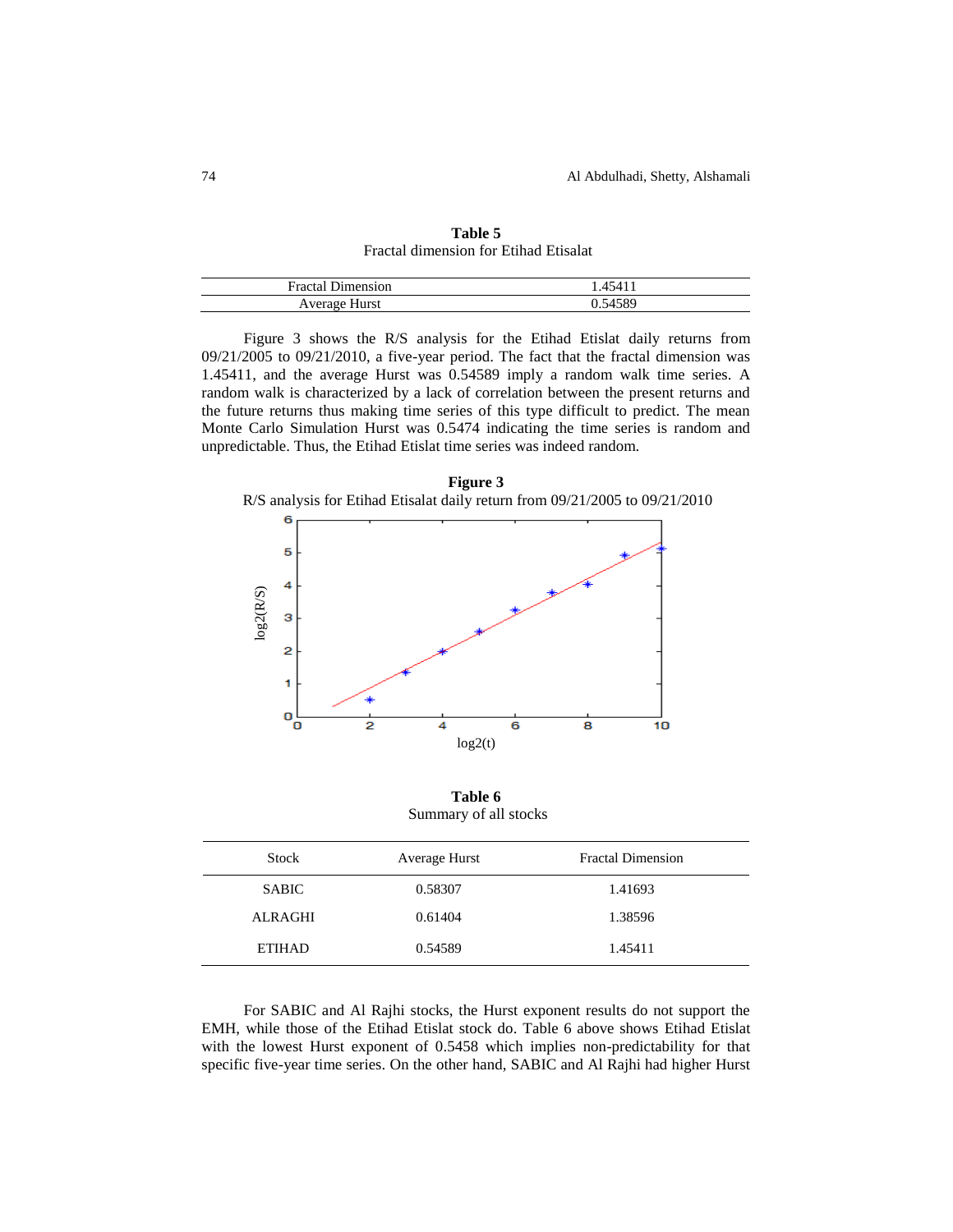values: 0. 0.58307 and 0.61404 respectively, demonstrating persistent behavior. After testing the reliability of the Hurst utilizing the Monte Carlo simulation and the scrambled Hurst test, it was found the two stocks had a fractal nature. This finding was counter to the EMH and the Capital Asset Pricing Model (CAPM), the Arbitrage Pricing Theory (APT), and the Black-Scholes option pricing model, which are quantitative models derived from the EMH. In the literature review it was shown that tests on market efficiency in the Saudi Arabian market were inefficient. Only one stock in this study was found to be efficient in that five-year frame of the time series.

## **V. CONCLUSION**

Our data indicates that there are two Saudi stocks with large Hurst exponents and one with a low Hurst value among the three major stocks investigated. These results indicate the markets were not totally random during the time studied. Clearly, the results do not support the Efficient Market Hypothesis for the two stocks with high Hurst values. These stocks were Hurst processes, or biased random walks. Thus, it can be concluded that some stocks in the market are in fact efficient while others are not. This is counter to prior studies which indicated that the entire Saudi Arabian Stock Market was inefficient.

Although the Hurst independent random processes of the Monte Carlo simulation were about .55, the Hurst exponents of the data sets fell between 0.54 and 0.61. Al Rajhi, for example, had a Hurst of near 0.61, which makes it clear that if prices were higher during that time, there would be about a 61% probability that the stock would rise during the subsequent period. This is counter to the weak-form efficient market hypothesis (EMH) assumptions.

This study seeks to remedy the lack of quantitative evidence about the inefficiency and long-memory bias of Saudi Arabian equity returns. Preceding analyses found asset pricing theories which postulate that stock markets are efficient and that stock prices follow a random walk. It followed, then, that investment models, like modern portfolio theory or CAPM, assumed asset returns were normally distributed and that the distribution shape was symmetric. The absence of a normal distribution or ordinary Brownian motion in the Saudi Arabian stock market may lead to incorrect asset pricing assumptions and indicate the limitation of modern asset pricing theories in Saudi Arabia.

This investigation attempted to measure the long-range memory of the largest MSCI Index stocks in Saudi Arabia. The presence of long-memory is directly related to the fractal dimension of a time series. An independent and random process has a fractal dimension of 1.5 and a Hurst exponent of  $H = 0.5$  (Peitgen et al., 1992). Based on the findings of this study, the following conclusions were drawn.

The Saudi Arabian stock market returns did not comply with the assumption and properties of a normal distribution in most cases, yet in a few cases they exhibited characteristics of a normal distribution. Nor did they conform the weak form of the efficient market hypothesis and the random walk assumption in most cases. In the absence of a normal distribution and the random walk assumption, asset-pricing models may not adequately capture the investment risk and probabilities of equity returns; one should test the individual stock to determine if it qualifies as a normal distribution. This is the first time the Saudi Arabian market has been analyzed for efficiency using the methodology we incorporated. Traditional tests had assumed a normal distribution but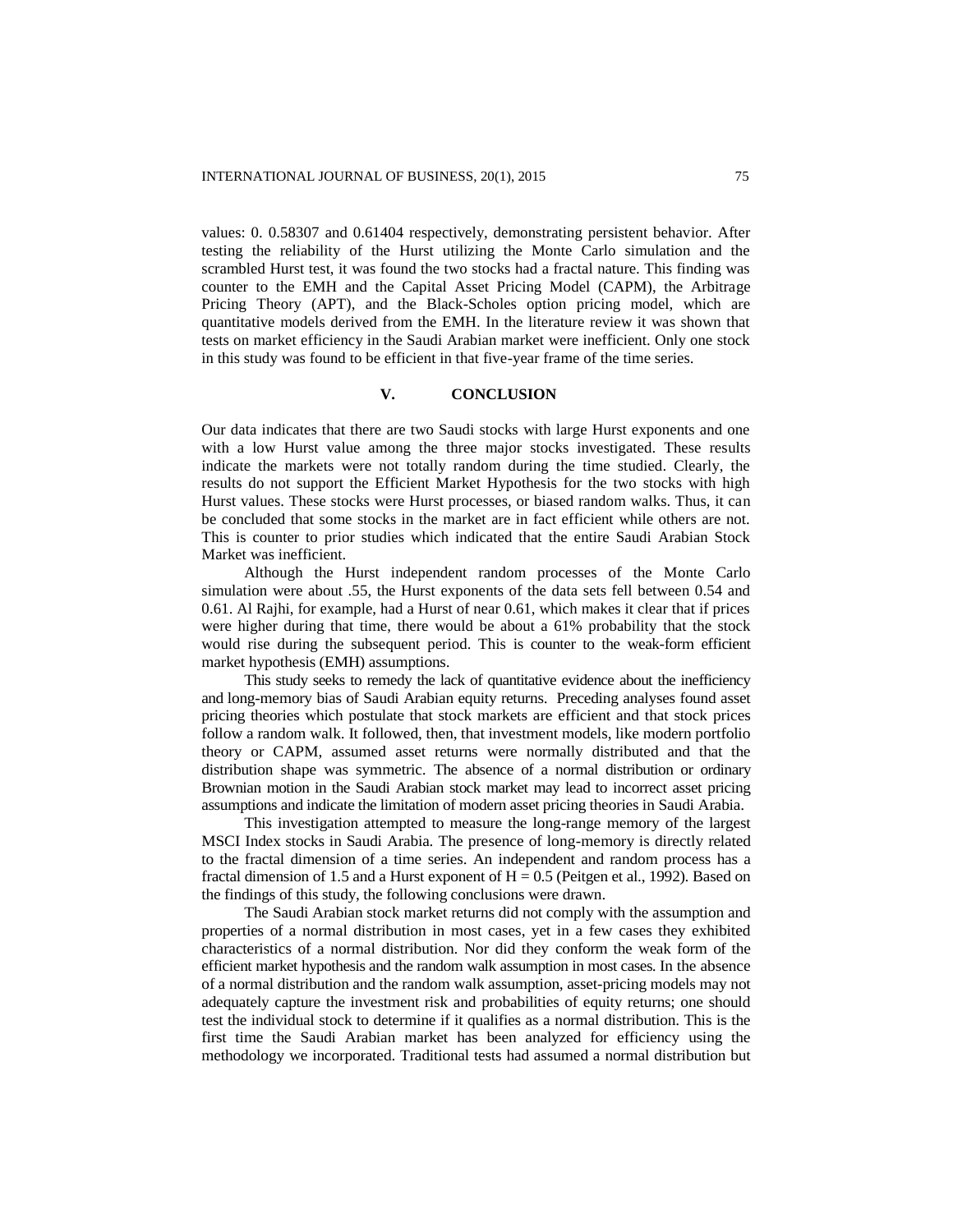this was not the case for many financial time series. Our methodology allowed for power laws, fat tails, and many other forms of distribution.

Finding evidence in this study of long-memory in stock returns could help investors understand the limitations of traditional asset pricing models in the region. In this way, investors are in a better situated to assess the actual investment risk and returns in the Saudi Arabian stock market.

Despite stock market reforms initiated in 2001, the Saudi Arabian market is still inefficient and there are many cases of speculative trading. Regulators should implement major reforms in the regulatory and transparency aspects of the markets including privatization of the government ownership in corporations.

Based on these findings, investors should apply asset pricing models with caution in the markets studied. When there is evidence of long-memory, the random walk assumption of modern asset price theories is violated and this additional risk should be figured into investors' strategies. It is also recommended that investors, financial practitioners and academicians apply the rescaled range analysis, and soft computing to financial time series. This study also shows the greater role of nonlinear asset pricing models in these markets.

Investors should make themselves and their clients aware of the distinctive investment risk in the region. The existence of long-memory in Saudi Arabian equity returns may lead to less than expected performance of some investment strategies because of inaccurate risk management.

#### **ENDNOTE**

1. Hurst measure has been extensively employed by Mandelbrot (1967, 1968, and 1969).

#### **REFERENCES**

- Abraham, A., F.J. Seyyed, and S.A. Alsakran, 2002, "Testing the Random Walk Behavior and Efficiency of the Gulf Stock Markets," *The Financial Review*, 37 (3), 469-480.
- Al-Loughani, N.E., 1995, "Random Walk in Thinly Traded Stock Markets: The Case of Kuwait," *Arab Journal Administrative Science* 3, 189-209.
- Barnes, P., 1986, "Thin Trading and Stock Market Efficiency: The Case of the Kuala Lumpur Stock Exchange," *Journal of Business Finance and Accounting*, 13(4), 609-617.
- Bachelier, L., 1900, Trans. James Boness. "Theory of Speculation," in Cootner (1964), 17-78.
- Butler, K. C., and S.J. Malaikah, 1992, "Efficiency and Inefficiency in Thinly Traded Stock Markets: Kuwait and Saudi Arabia," *Journal of Banking and Finance*, 16(1), 197-210.
- Cootner, P.H., 1960, "Returns to Speculators: Telser versus Keynes," *Journal of political Economy,* 68, 396-404 and "Rejoinder," ibid, 415-418.
- Cootner, P.H., (ed.), 1964, *The Random Character of Stock Market Prices*, Cambridge, Mass. MIT Press.
- Dahel, R., and B. Laabas, 1999, "The Behavior of Stock Prices in the GCC Market's Economic Research Forum for the Arab Countries, Iran & Turkey,"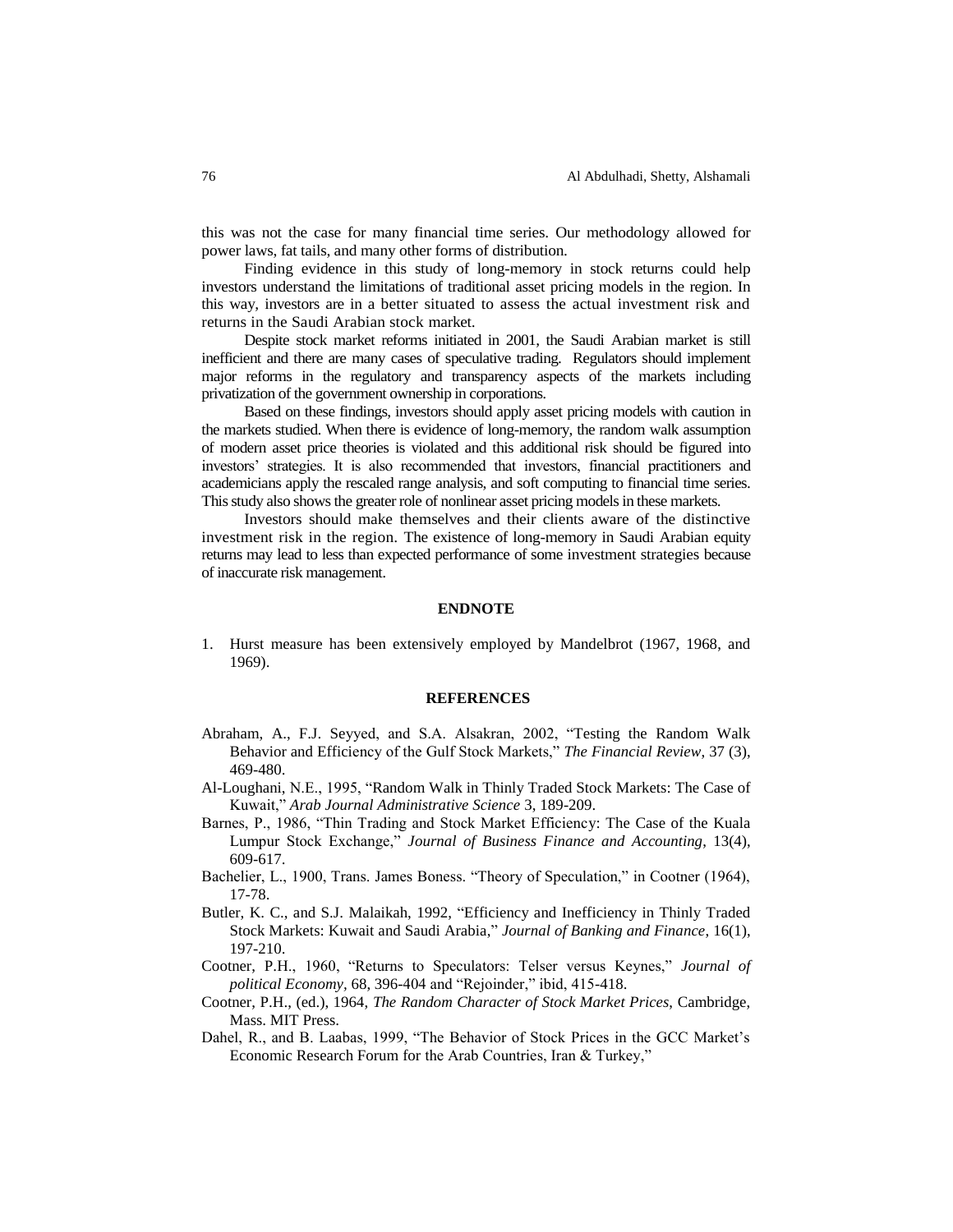- Elango, R., and M.I. Hussein, 2008, "An Empirical Analysis on the Weak-Form Efficiency of the GCC Markets Applying Selected Statistical Test," *International Review of Business Research Papers*, January 2008, 4(1).
- Fama, E.F., 1965, "The Behavior of Stock-Market Prices." *Journal of Business* 38 (1), 34-105.
- Fama, E.F., and K. French, 1988, "Permanent and Temporary Components of Stock Prices," *Journal of Political Economy*, 96, 246-273.
- Gandhi, D., A. Saunders, and R. Woodward, 1980, "Thin Capital Markets: A Case Study of the Kuwaiti Stock Market," *Applied Economics* 12 (3), 341-9.
- Granger, C.W.J., and D. Morgenstern, 1963, "Spectral Analysis of New York Stock Market Prices," *Kyklos*, 16 (1), 1-27.
- Hong, H., 1978, "Predictability of Price Trends on Stock Exchanges: A Study of some Far Eastern Countries," *Review of Economics & Statistics*, 60(4), 619-621.
- Hurst, H.E., 1951, "Long-term Storage Capacity of Reservoirs," *Transactions of the American Society of Civil Engineering* 116, 770-799.
- Kendall, M.G., 1953, "The Analysis of Economic Time Series. Part I: Prices," *Journal of the Royal Statistical Society,* 116, 11-25.
- Lo, A., and A. MacKinlay, 1988, "Stock Market Prices do Not Follow Random Walks: Evidence from a Simple Specification Test," *Review of Financial Studies* 1 (1), 41- 66.
- Mandelbrot, B., and H. Taylor, 1967, "On the Distribution of Stock Price Differences," *Operations Research* 15, 1057-1062.
- Mandelbrot, B., and J. Van Ness, 1968, "Fractal Brownian Motion, Fractional Noises and Applications," *S.I.A.M. Review* 10, 422-437.
- Mandelbrot, B., and J. Wallis, 1968, "Noah, Joseph and Operational Hydrology," *Water Resources Research* 4, 909-918.
- Mandelbrot, B., 1969a. "Computer Experiments with Fractional Gaussian Noises. Parts 1, 2, 3," *Water Resources Research,* 5, 228-267.
- Mandelbrot, B., 1969b, "Some long Run Properties of Geophysical Records," *Water Resources Research,* 5, 321-340.
- Nourredine, K., 1998, "Behavior of Stock Prices in the Saudi Arabian Financial Market: Empirical Research Findings," *Journal of Financial Management and Analysis*, 11 (1), 48-55.
- Osborne, M.F.M., 1959, "Brownian motion in the Stock Market," *Operations Research* 7 (2), 145-173.
- Panas, E., 1990, "The Behavior of Athens Stock Prices," *Applied Economics*, 22(12), 1715-1727.
- Peitgen, H., H. Jurgens, and D. Saupe, 1992, *Fractals for the Classroom, Part 2: Complex Systems and Mandelbrot Set,* New York: Springer.
- Poterba, J.M., and L.H. Summers, 1988, "Mean Reversion in Stock Prices: Evidence and Implications," *Journal of Financial Economics*, 22(1), 27-59.
- Qian, B., and K. Rasheed, 2004. "Hurst Exponent and Financial Market Predictability," *Proceedings of the Financial Engineering and Applications,* MIT, Cambridge, USA.
- Roberts, H., 1967, "Statistical Versus Clinical Prediction of the Stock Market," *Unpublished Manuscript*, University of Chicago.